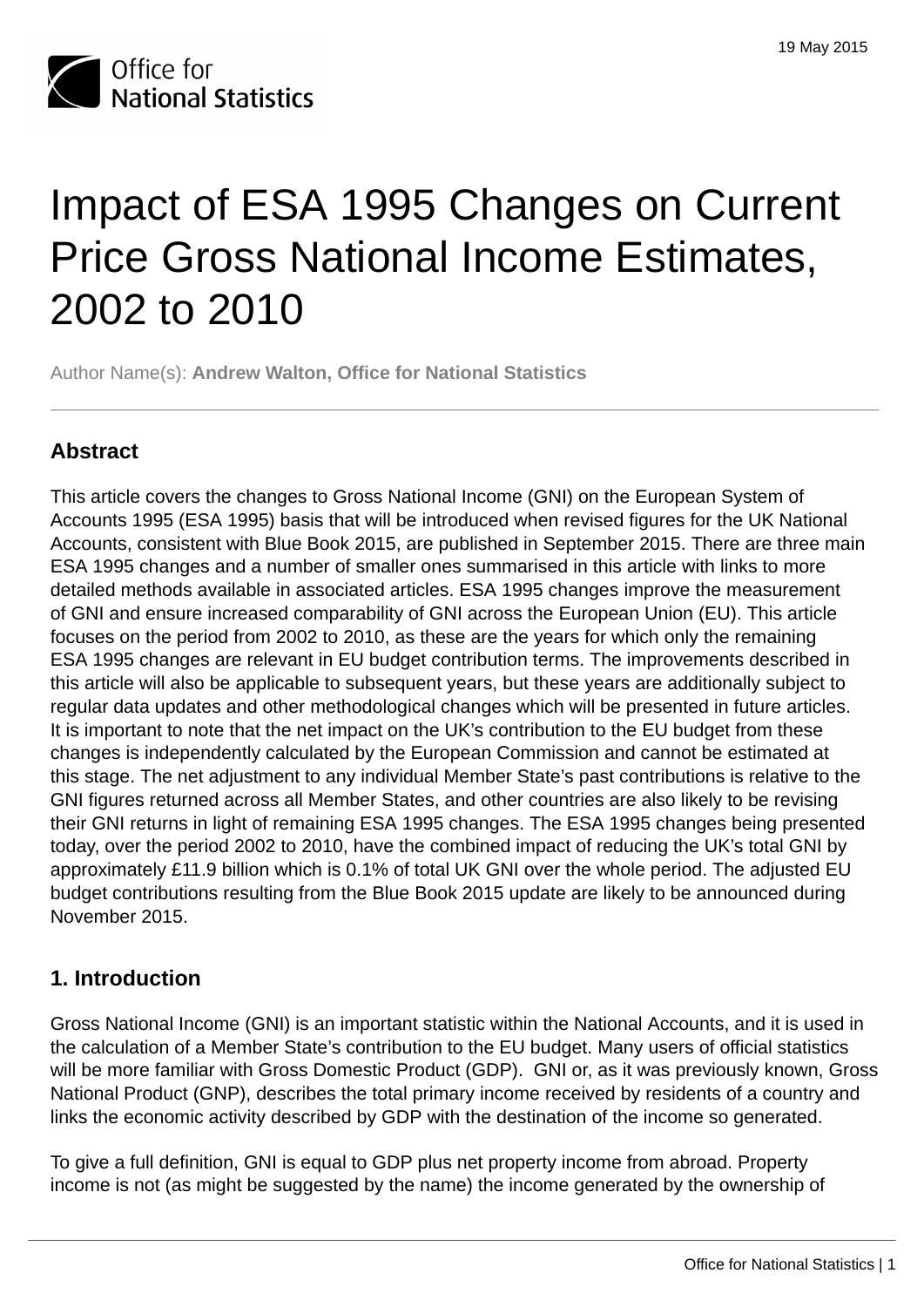buildings (rental). It is in fact, made up of interest, the distributed income of corporations (dividends, repatriated profits and so on) and rent on land. This means that countries can have very high levels of GDP, but GNI would be significantly lower if, for example, many of the production units were owned by multi-national corporations with their headquarters in other countries.

Due to the administrative importance of the GNI statistic, the EU statistical office (Eurostat) carries out regular audits of the methods and data used to estimate GNI. In 2012, following a comprehensive audit of the methods used across EU countries, a number of areas for improvement were identified which all Member States needed to address. These improvements are known as 'reservations'. The UK National Accounts addressed a number of these reservations in [Blue Book](http://www.ons.gov.uk:80/ons/rel/naa1-rd/united-kingdom-national-accounts/the-blue-book--2014-edition/index.html) [2014](http://www.ons.gov.uk:80/ons/rel/naa1-rd/united-kingdom-national-accounts/the-blue-book--2014-edition/index.html), and all the remaining outstanding UK reservations are being addressed in the Blue Book 2015 consistent update of the Quarterly National Accounts, that will be published in September 2015.

The areas for improvement highlighted by Eurostat focus on the period from 2002 to 2010. Years prior to 2002, while being open to further changes in methodology in the UK National Accounts publications, are not open to change in the GNI returns made to Eurostat. GNI data for the periods 2002 to 2010 can only be changed in light of reservations raised by Eurostat in their 2012 report. More recent periods will be fully open to data and methodology changes in the GNI data submission in September 2015 and the reservations described in this article will also be implemented for years after 2010 at the same time.

The 2002 to 2010 GNI return will be submitted during September 2015 and will be used to produce the adjustments to the UK contribution to the EU budget for this period. Figures are being published today to provide UK users with an indication of the likely magnitude and direction of GNI changes as a result of the outstanding ESA 1995 GNI improvements. At this stage it is not possible to estimate the net impact on the UK's contribution to the EU budget from these changes because the net adjustment to any individual Member State's past contributions is relative to the GNI figures returned across all Member States, and other countries are also likely to be revising their GNI returns in light of remaining ESA 1995 reservations. The adjusted EU budget contributions are calculated by the European Commission and are likely to be announced during November 2015.

This article provides a summary of each of the ESA 1995 improvements being implemented in Blue Book 2015, the estimated impact on the GNI data being provided to Eurostat across the period from 2002 to 2010, and a link to a more detailed methodological article for each improvement. For each ESA 1995 change the range of impacts and the estimated total impact across all years from 2002 to 2010 can be found in the summaries provided, and the full detail for each change is shown to the nearest £0.1 billion in Annex A. An official description of the reservations being addressed in Blue Book 2015 is included in Annex B. In addition, a further five reservations previously addressed are currently being verified by Eurostat. These, though, will not impact on GNI estimates unless Eurostat request additional work to be conducted.

These figures are still indicative at this stage and final quality assurance is currently being undertaken. A finalised version of these data will be provided in an updated article during June 2015 ahead of formal submission and publication in the UK National Accounts in September 2015.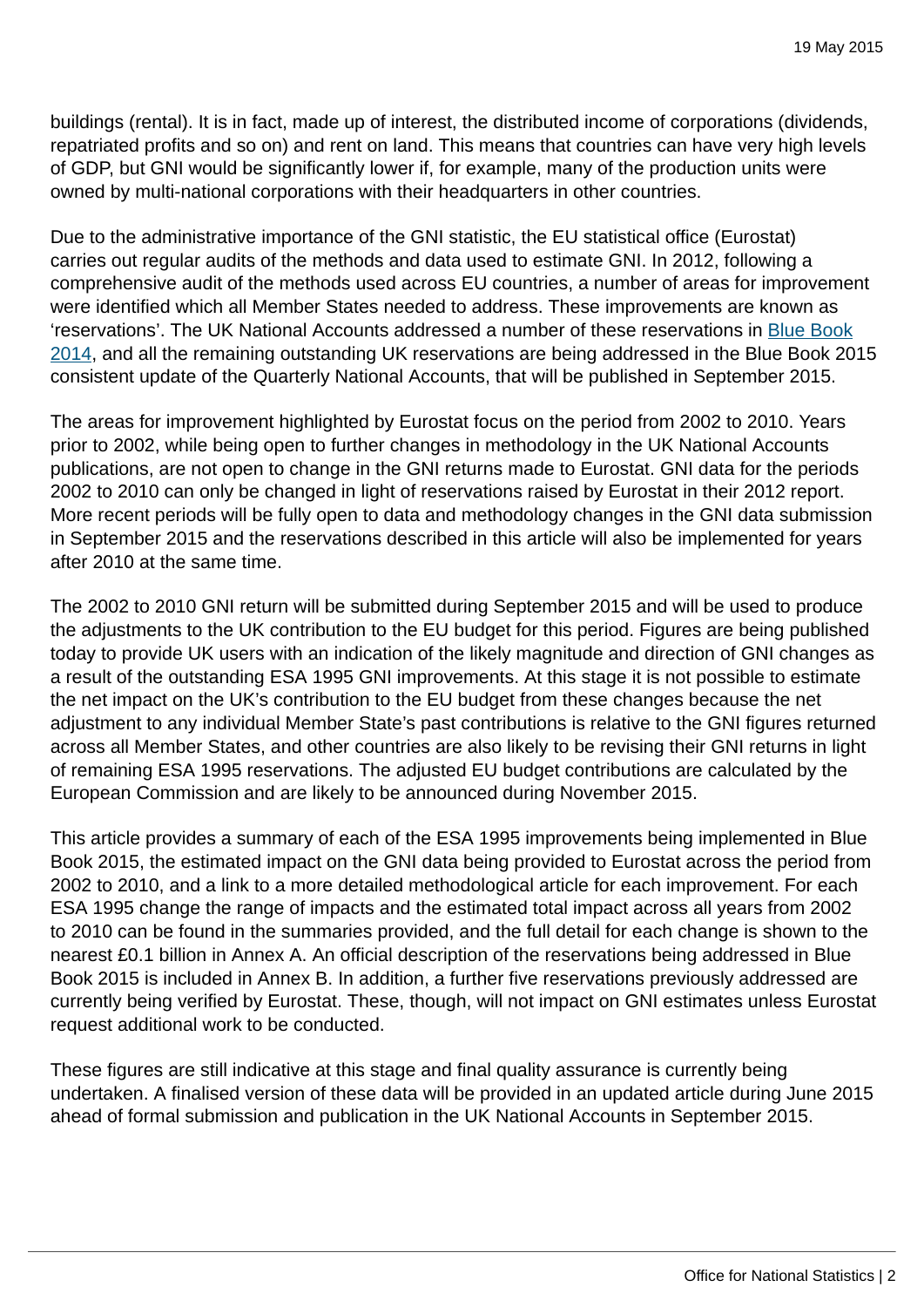# **2. Reservation: Exhaustiveness**

The [exhaustiveness](http://www.ons.gov.uk:80/ons/guide-method/method-quality/specific/economy/national-accounts/changes-to-national-accounts/blue-book-and-pink-book-2015-changes/index.html) changes cover improvements to the estimation of concealed income/activity and also under-coverage of unincorporated small businesses, both of which form part of wider exhaustiveness adjustments that are applied to account for any production, income and expenditure that is not picked up in source data.

Hidden activity generating concealed income forms part of output and intermediate consumption in the production approach to Gross Domestic Product (GDP), while concealed income itself forms part of Compensation of Employees (CoE), mixed income (MI) and Gross Operating Surplus (GOS) in the income approach. The improvements here for Blue Book 2015 are to replace the existing National Accounts concealed income/activity model with a new, more comprehensive model based, in part, on analysis by HMRC of missing corporation and income tax.

Adjustments for the under-coverage of unincorporated small businesses form part of output and intermediate consumption in the production approach to ensure consistency with data already feeding into the income and expenditure approaches. Enterprises falling below the VAT and/or PAYE thresholds, by construction, are not recorded on the Inter-Departmental Business Register (IDBR). The IDBR provides the sample frame for the Annual Business Survey (ABS), which itself forms the largest source for the production approach to estimating GDP. In Blue Book 2015 these estimates of missing production by unincorporated businesses below the VAT and/or PAYE thresholds will be updated for 2009 and later years using more recent administrative data provided by HMRC.

The impact on GNI from the exhaustiveness changes ranges from an increase of £3.1 billion in 2003 to £9.9 billion in 2009, with the larger impacts in the years 2009 and 2010 where the adjustment for under-coverage of unincorporated small businesses is applicable in addition to the changes to concealed income/activity estimates. The cumulative impact on total GNI across all years from 2002 to 2010 is an upward change in the level of the series of approximately £47.3 billion, which is an average of +£5.3 billion per year.

# **3. Reservation: Non-Profit Institutions Serving Households (NPISH)**

Changes to estimates of Non-Profit Institutions Serving Households' (NPISH) activity were first implemented in [Blue Book 2014,](http://www.ons.gov.uk:80/ons/rel/naa1-rd/united-kingdom-national-accounts/the-blue-book--2014-edition/index.html) including new estimates of activity within the NPISH sector based on National Council for Voluntary Organisations (NCVO) data. The further changes in [Blue Book](http://www.ons.gov.uk:80/ons/guide-method/method-quality/specific/economy/national-accounts/changes-to-national-accounts/blue-book-and-pink-book-2015-changes/index.html) [2015](http://www.ons.gov.uk:80/ons/guide-method/method-quality/specific/economy/national-accounts/changes-to-national-accounts/blue-book-and-pink-book-2015-changes/index.html) cover improvements to the impact on [other sectors.](http://www.ons.gov.uk:80/ons/guide-method/method-quality/specific/economy/national-accounts/changes-to-national-accounts/blue-book-and-pink-book-2015-changes/index.html) While the estimates for the NPISH sector itself remain unchanged, a subsequent review of the potential overlap between NCVO data and existing National Accounts production data from the Annual Business Survey (ABS) has led to a reduction in the Private Non-Financial Corporations (PNFCs) output and households' final consumption expenditure (HHFCE). In addition, an assessment of the new offsetting revisions against any coherence adjustments used to align the three approaches to measuring GDP in the Supply and Use balancing process has brought about a further reduction in the final, balanced economic impact.

The impact on GNI from the NPISH changes ranges from a decrease of £6.0 billion in 2010 to a decrease of £1.4 billion in 2002. The cumulative impact on total GNI across all years from 2002 to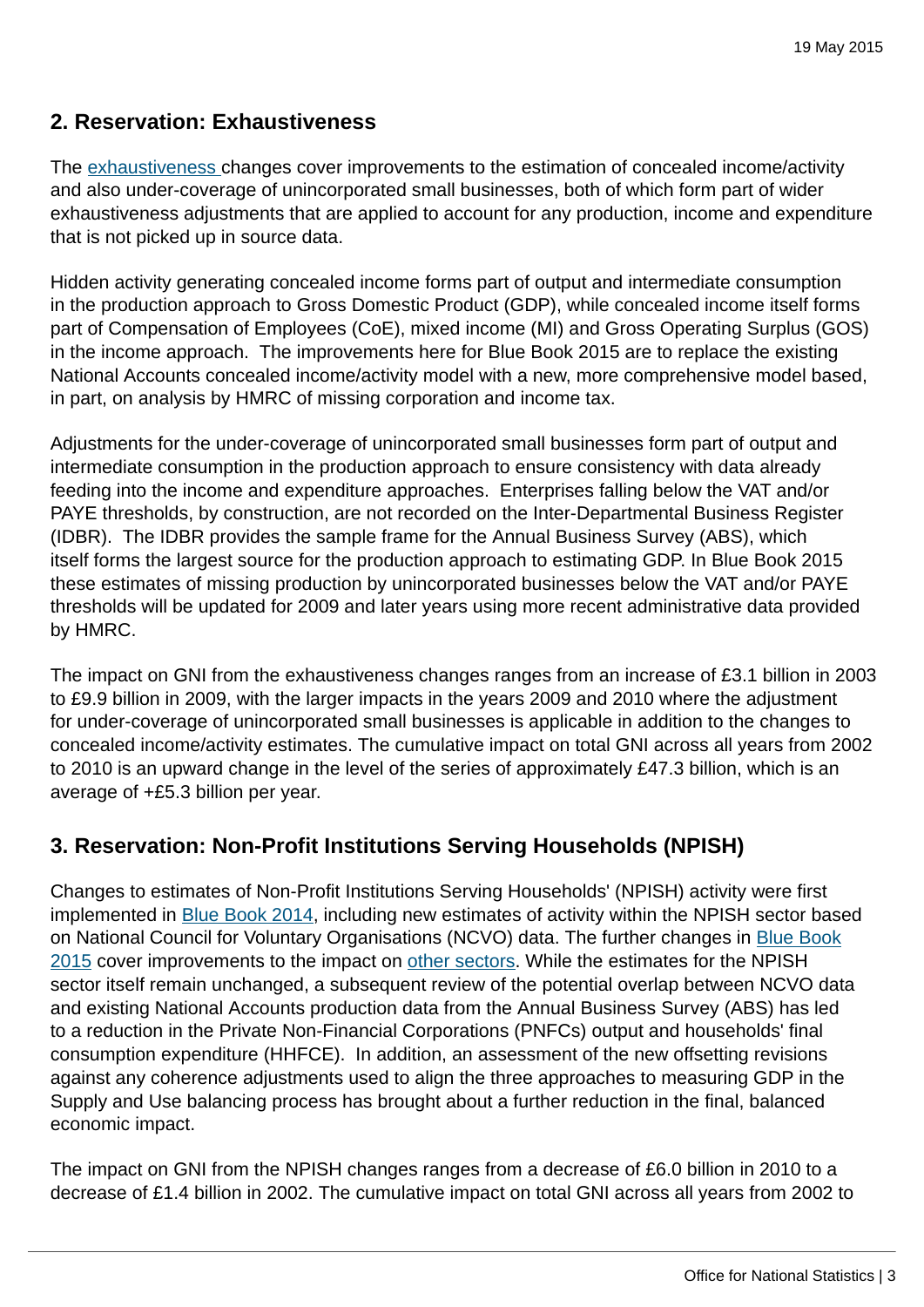2010 is a downward change to the level of approximately £33.3 billion, which is an average of -£3.7 billion per year.

## **4. Reservation: Measurement of Cross-Border Property Income**

There are three changes being made relating to the [measurement of cross-border property income:](http://www.ons.gov.uk:80/ons/guide-method/method-quality/specific/economy/national-accounts/changes-to-national-accounts/blue-book-and-pink-book-2015-changes/index.html)

- The measurement of Foreign Direct Investment (FDI) income where Monetary Financial Institutions' (MFIs') income changed in Blue Book 2014 from being measured on an all-inclusive (AI) basis to a current-operating performance (COP) basis, which consisted of removing holding gains and losses from MFIs' FDI income;
- Improvements to the measurement of mutual funds profits where these profits are reinvested into the fund on behalf of the investor. The National Accounts are concerned with measuring the economic reality of the transaction, which is not necessarily the same as the movements of money in the real economy so in this case a method was implemented in Blue Book 2014 that reflected a payment of profit to the investor and reinvestment to the fund manager;
- Within 'withdrawals of income from quasi-corporations' (which forms a part of cross-border property income) National Accounts estimates must include the recording of the transactions associated with UK residents with second homes abroad and conversely foreign residents with second homes in the UK.

Although the first two of these changes were included in the UK's published National Accounts in 2014 they were not included in the figures for submission to Eurostat for GNI purposes on an ESA 1995 basis. This was because when work began to address this ESA 1995 reservation for inclusion in Blue Book 2015 it was established that these two improvements made in 2014 were also applicable to address this reservation. Therefore, whilst these two changes will not have an impact on previously published UK estimates, they will be included for the first time in the 2015 Eurostat GNI questionnaire for the GNI estimates on an ESA 1995 basis for the years 2002 to 2010.

The total impact on GNI from the cross-border property income changes ranges from a decrease of £39.1 billion in 2008 to an increase of £8.4 billion in 2005. In particular 2008 and 2009 are showing large downward changes as a result of removing the large trading losses and provisions for bad debt experienced by MFIs during the economic downturn. The cumulative impact on total GNI across all years from 2002 to 2010 is a downward change to the level of approximately £41.2 billion, which is an average change of -£4.6 billion per year. For more detail on this change see the [associated](http://www.ons.gov.uk:80/ons/guide-method/method-quality/specific/economy/national-accounts/articles/2011-present/methodological-changes-to-the-measurement-of-the-balance-of-payments.pdf) [methodologies \(109.5 Kb Pdf\)](http://www.ons.gov.uk:80/ons/guide-method/method-quality/specific/economy/national-accounts/articles/2011-present/methodological-changes-to-the-measurement-of-the-balance-of-payments.pdf) published with Blue Book 2014. GNI estimates for the three changes separately can be found in Annex A.

## **5. Other ESA 1995 GNI Reservations**

There are three other ESA 1995 reservations being implemented in [Blue Book 2015](http://www.ons.gov.uk:80/ons/guide-method/method-quality/specific/economy/national-accounts/changes-to-national-accounts/blue-book-and-pink-book-2015-changes/index.html) and these are all described in:

• Improvements to the estimation of spending on repairs and maintenance of dwellings by householders. In the National Accounts, minor repairs and maintenance by owner occupiers are recorded as intermediate consumption, and major repairs, that extend the service life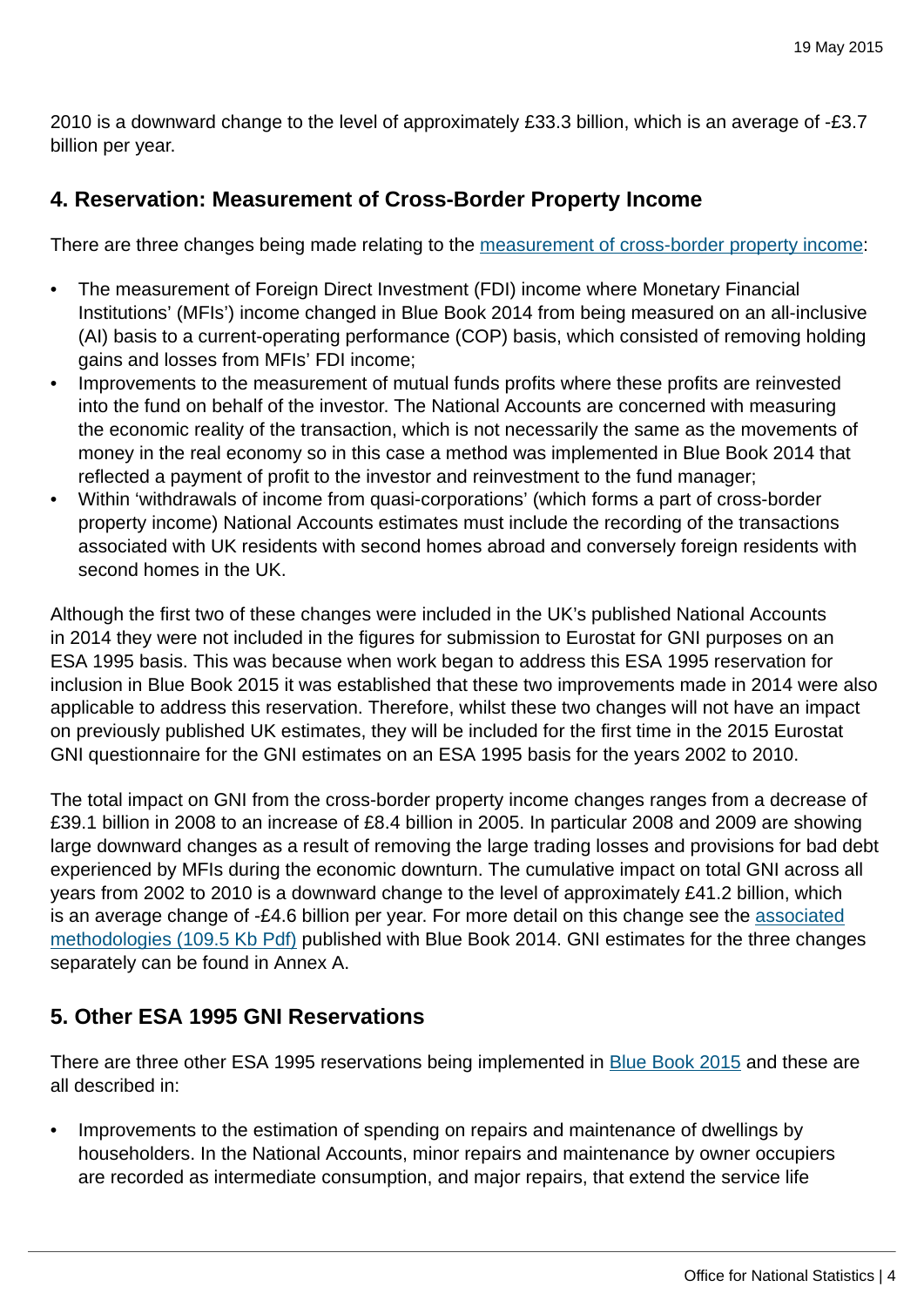of dwellings, are recorded as Gross Fixed Capital Formation (GFCF). Improvements to the estimates in this area will have an impact on both of these components;

- Improvements to the estimation of the consumption of fixed capital on roads. This change categorises the major maintenance and repair of trunk roads as GFCF rather than the previous treatment as intermediate consumption and to adjust the Perpetual Inventory Model accordingly for the estimation of capital stocks and consumption of fixed capital. At the same time ONS is also bringing the life length of roads into line with the rest of the EU. Previously the UK National Accounts assumed a life length for roads of 75 years, but this change reduces that life length to 55 years. A shorter life length leads to higher capital consumption figures for each year that the asset is productive and an upwards change to GDP and GNI.
- A change to the recording of vehicle registration tax is a fee paid on a vehicle when it is first registered. The fee covers the costs associated with registration of the vehicle throughout its life i.e. the transfer of ownership each time the vehicle is sold. ESA 1995 requires vehicle registration tax to be recorded as a tax on products. Within the data provided to ONS, vehicle registration taxes had been included as receipts for sales of goods and services and hence recorded as market output. As a result of this change market output has been reduced by the vehicle registration tax value provided and the same value has been added to taxes on products.

In total the GNI change from these three improvements ranges from an increase of £1.4 billion in 2002 to an increase of £2.0 billion in 2010. The cumulative impact on total GNI across all years from 2002 to 2010 is an upward change to the level of approximately £15.2 billion, which is an average change of +£1.7 billion per year. GNI estimates for the three changes separately can be found in Annex A.

## **6. Impact on GDP**

Some of the changes described for Blue Book 2015 GNI will affect GDP, others will not for various reasons already mentioned (e.g. some were already included in the UK National Accounts and others affect GNI through changes to net property income that is not included in GDP). As outlined in the publication table in Section 8, ONS will inform users of the impacts on GDP for all years from 1997 to 2010 over the summer period, with an article on current price GDP impacts provisionally planned for 12 June 2015 and chained volume measure GDP estimates on 24 June 2015.

# **7. Conclusions**

The cumulative impact on the UK GNI return for the period 2002 to 2010 from these ESA 1995 changes will be a downward adjustment to the level of the series of approximately £11.9 billion, an average of -£1.3 billion per year. This amounts to approximately 0.1% of total GNI over this period. These figures are still subject to further quality assurance and therefore there is a possibility that they will change further before publication in September 2015.

The net impact on the UK contribution to the EU Budget for the period 2002 to 2010 as a result of these improvements cannot be estimated at this stage because the net adjustment to the UK's past contributions is dependent not only on the UK data being submitted, but also on changes to the GNI returns from all other Member States. The European Commission independently calculates the UK contribution from the data provided by all Member States.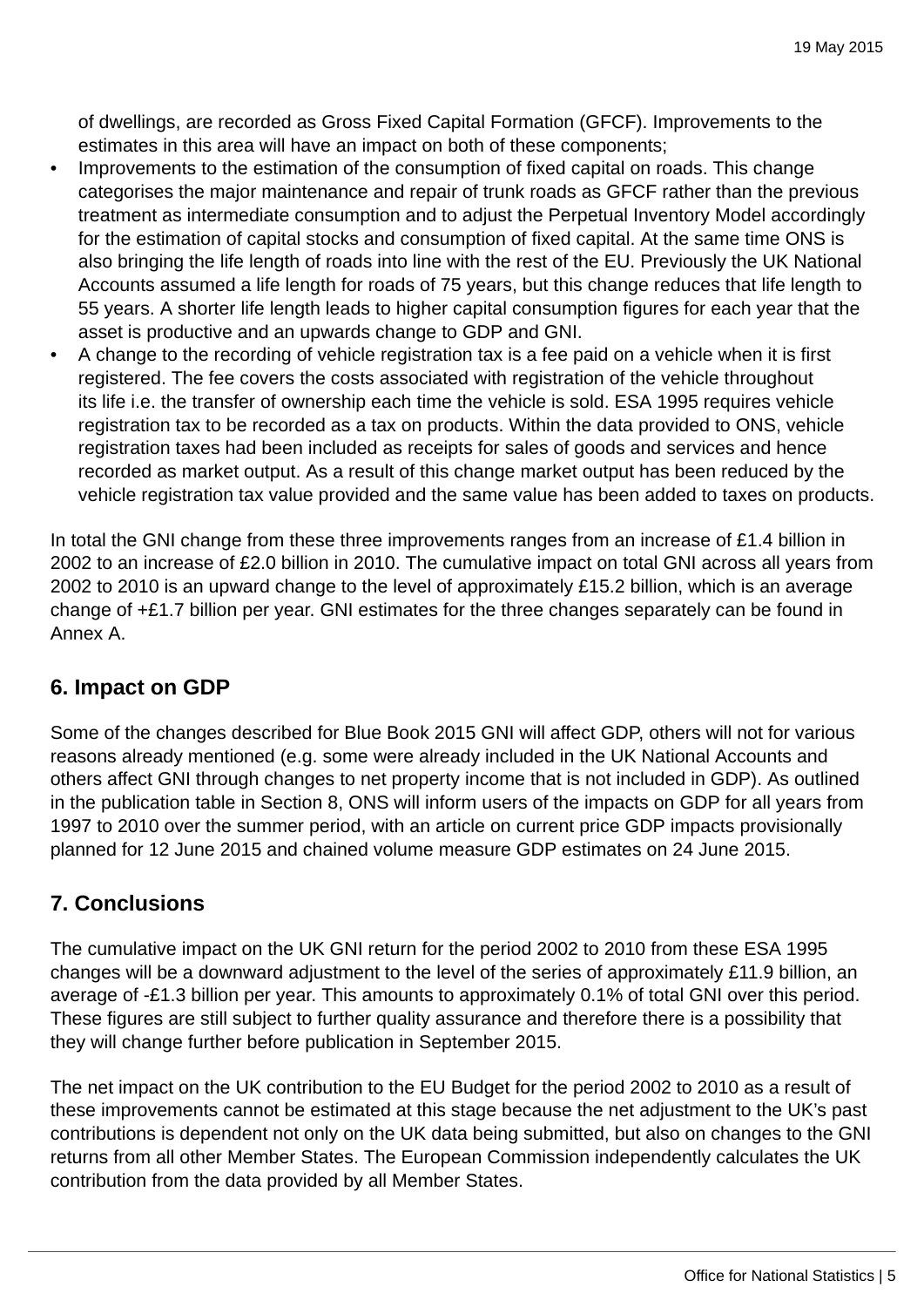This article is the first in a series of impact articles ahead of the Quarterly National Accounts consistent with Blue Book 2015 publication on 30 September 2015. The focus here is on the years 2002 to 2010 and only on the ESA 1995 changes impacting on GNI at this stage. The improvements described in this article will also be applicable to subsequent years, but these years are additionally subject to regular data updates and other methodological changes which will be presented in future articles. The outline for the full publication timetable is shown in section 8.

## **8. Plans for Future Updates**

Four detailed methodological articles were also published on 19 May 2015 and links to these articles can be found in Section 11. Table 1 gives a draft schedule for the remaining articles leading up to the publication of Blue Book 2015 on 30 October 2015. These dates are provisional and provided as an illustration of the detail that will be provided to all users ahead of publication. Final dates will be announced at least one month before each publication.

| <b>Content of Article</b>                                                                                                                    | <b>Provisional date of publication</b> |
|----------------------------------------------------------------------------------------------------------------------------------------------|----------------------------------------|
| Impact on GDP Current Price annual estimates<br>1997-2010 - to include changes due to<br>new methods or data which are not ESA 1995<br>based | Friday 12 June 2015                    |
| <b>Impact on GDP Chained Volume Measure</b><br>annual estimates 1997-2010                                                                    | Wednesday 24 June 2015                 |
| Impact on GDP Current Price and Chained<br>Volume Measure quarterly and annual estimates<br>1997-2013                                        | Wednesday 5 August 2015                |
| Summary of impact of changes on Sector and<br>Financial Accounts 1997-2013                                                                   | Wednesday 9 September 2015             |
| Summary of impact of changes on Balance of<br>Payments 1997-2013                                                                             | Wednesday 9 September 2015             |
| Quarterly National Accounts Q2 2015 (consistent Wednesday 30 September 2015<br>with Blue Book 2015)                                          |                                        |
| Balance of Payments Q2 2015 (consistent with<br>Pink Book 2015)                                                                              | Wednesday 30 September 2015            |
| Impact of changes in the national accounts and<br>economic commentary for Q2 2015 (Apr to June)                                              | Wednesday 30 September 2015            |
| GDP(Output) improvement project report                                                                                                       | Wednesday 30 September 2015            |
| Blue Book 2015                                                                                                                               | Friday 30 October 2015                 |
| Pink Book 2015                                                                                                                               | Friday 30 October 2015                 |

#### **Table 1 - Provisional publication schedule for Blue Book and Pink Book 2015**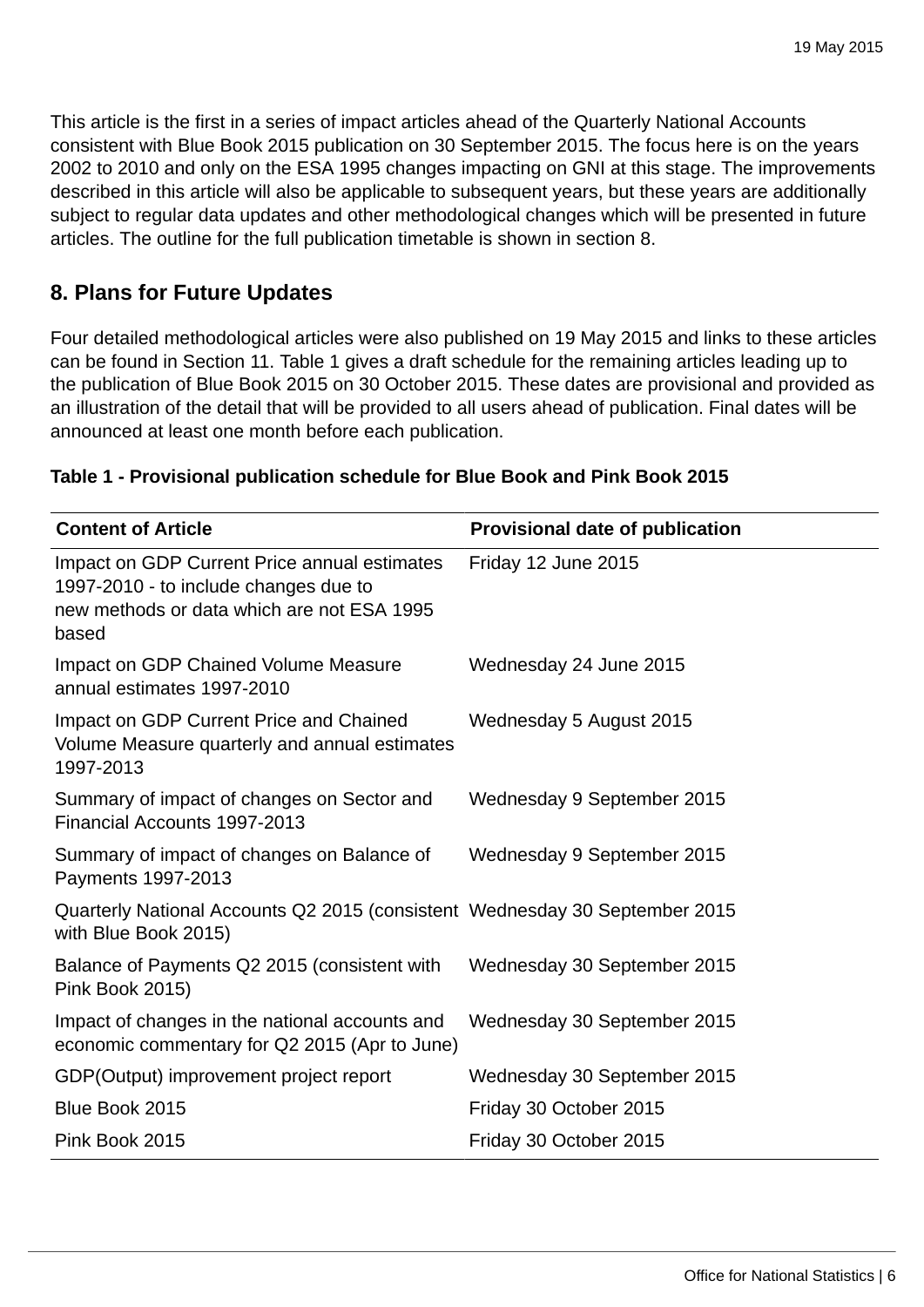#### **Download table**

**XLS** [XLS format](http://www.ons.gov.uk:80/ons/rel/naa1-rd/national-accounts-articles/impact-of-esa-1995-changes-on-current-price-gross-national-income-estimates--2002-to-2010/prt-gni-table-1.xls) (26 Kb)

#### **9. Contact**

Andrew Walton National Accounts Coordination Division Office for National Statistics +44 (0)1633 456408 [blue.book.coordination@ons.gsi.gov.uk](mailto:blue.book.coordination@ons.gsi.gov.uk)

#### **Background notes**

- 1. A [list](http://www.ons.gov.uk:80/ons/rel/naa1-rd/national-accounts-articles/impact-of-esa-1995-changes-on-current-price-gross-national-income-estimates--2002-to-2010/pre-rel-gni.html) of those given pre-publication access to the contents of this article is published as part of this release.
- 2. Details of the policy governing the release of new data are available by visiting [www.statisticsauthority.gov.uk/assessment/code-of-practice/index.html](http://www.statisticsauthority.gov.uk/assessment/code-of-practice/index.html) or from the Media Relations Office email: [media.relations@ons.gsi.gov.uk](mailto:media.relations@ons.gsi.gov.uk)

## **Copyright**

© Crown copyright 2015

You may use or re-use this information (not including logos) free of charge in any format or medium, under the terms of the Open Government Licence. To view this licence, visit www.nationalarchives.gov.uk/doc/open-government-licence/ or write to the Information Policy Team, The National Archives, Kew, London TW9 4DU, or email: [psi@nationalarchives.gsi.gov.uk](mailto:psi@nationalarchives.gsi.gov.uk).

This document is also available on our website at [www.ons.gov.uk.](http://www.ons.gov.uk/)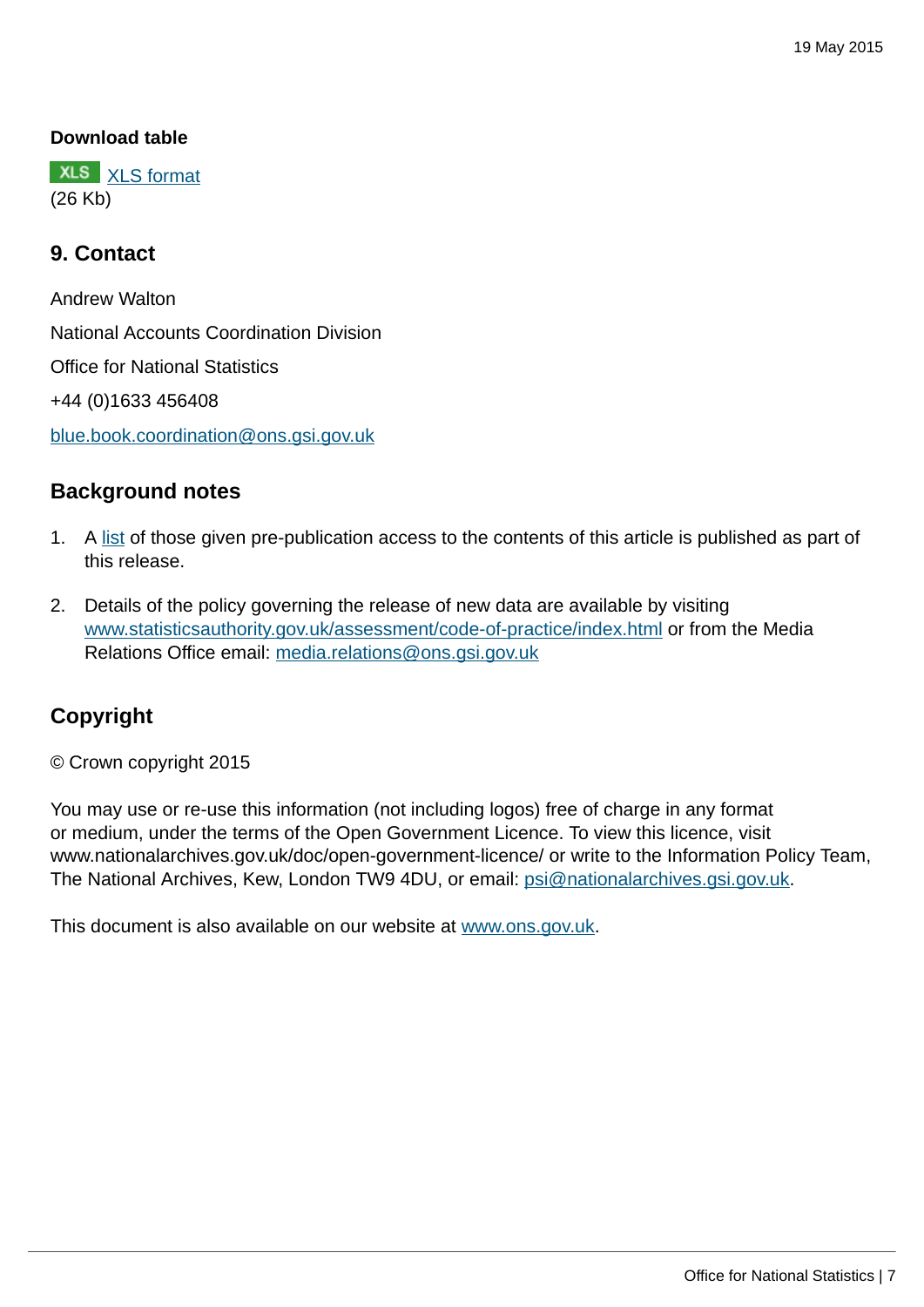#### **References**

- 1. Methodological improvements to National Accounts for Blue Book 2015: [Exhaustiveness](http://www.ons.gov.uk:80/ons/guide-method/method-quality/specific/economy/national-accounts/changes-to-national-accounts/blue-book-and-pink-book-2015-changes/index.html)
- 2. Methodological improvements to National Accounts for Blue Book 2015: [Cross-Border Property](http://www.ons.gov.uk:80/ons/guide-method/method-quality/specific/economy/national-accounts/changes-to-national-accounts/blue-book-and-pink-book-2015-changes/index.html) [Income](http://www.ons.gov.uk:80/ons/guide-method/method-quality/specific/economy/national-accounts/changes-to-national-accounts/blue-book-and-pink-book-2015-changes/index.html)
- 3. Methodological improvements to National Accounts for Blue Book 2015: [Non-Profit Institutions](http://www.ons.gov.uk:80/ons/guide-method/method-quality/specific/economy/national-accounts/changes-to-national-accounts/blue-book-and-pink-book-2015-changes/index.html) [Serving Households](http://www.ons.gov.uk:80/ons/guide-method/method-quality/specific/economy/national-accounts/changes-to-national-accounts/blue-book-and-pink-book-2015-changes/index.html)
- 4. Methodological improvements to National Accounts for Blue Book 2015: [Vehicle Registration](http://www.ons.gov.uk:80/ons/guide-method/method-quality/specific/economy/national-accounts/changes-to-national-accounts/blue-book-and-pink-book-2015-changes/index.html) [Tax, Roads and Minor Repairs](http://www.ons.gov.uk:80/ons/guide-method/method-quality/specific/economy/national-accounts/changes-to-national-accounts/blue-book-and-pink-book-2015-changes/index.html)

#### **Annex A**

#### **Impact of ESA 1995 changes on Gross National Income (GNI) estimates for 2015 GNI submission**

Figures are approximate at this stage and are shown to the nearest £0.1 billion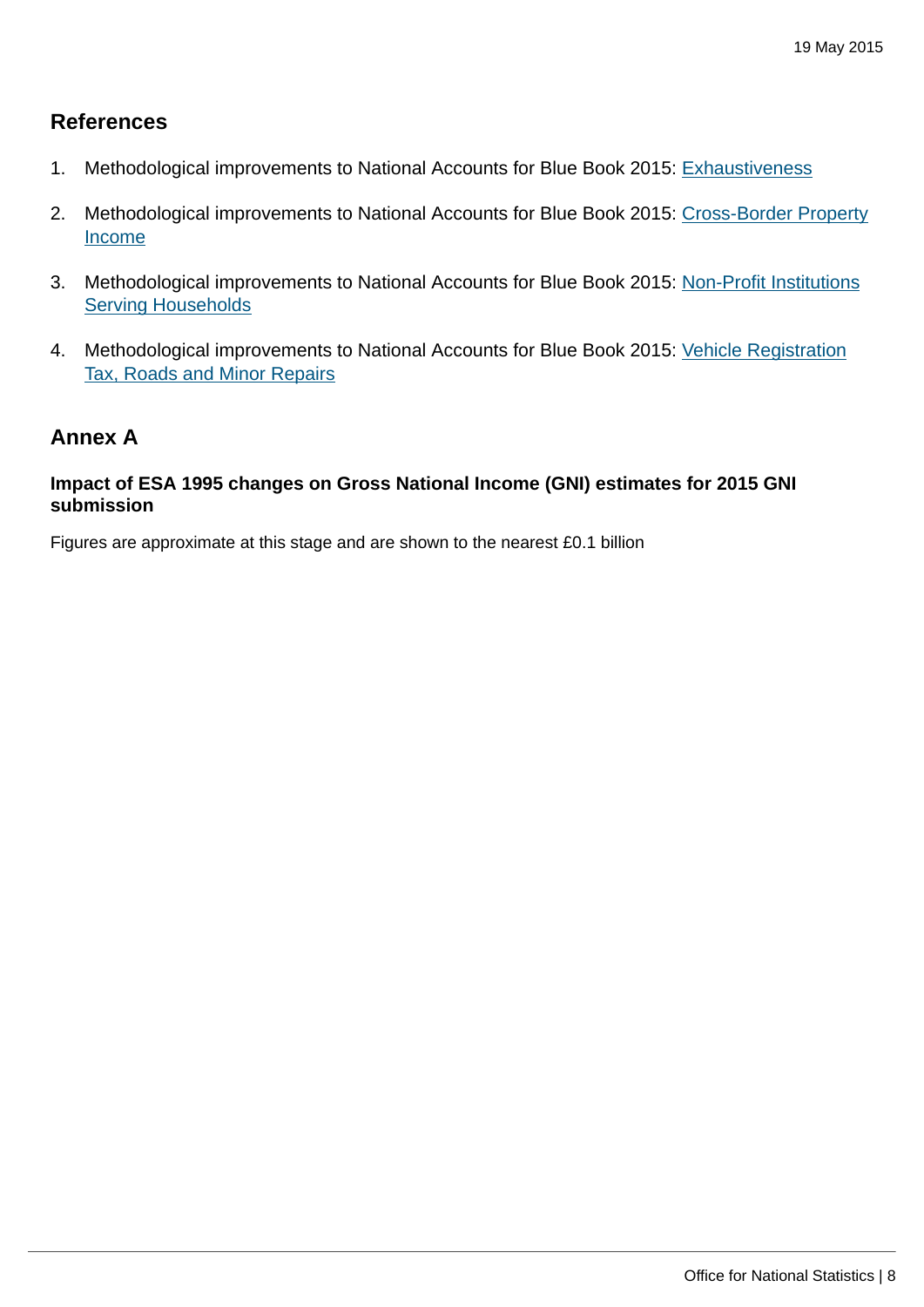| All figures £ billion unless stated, current price |  |  |  |  |  |
|----------------------------------------------------|--|--|--|--|--|
|----------------------------------------------------|--|--|--|--|--|

| Year                                                                            |                                                                                                              | 2002   | 2003   | 2004   | 2005   | 2006   | 2007    | 2008    | 2009    | 2010   | <b>Total</b><br>2002<br>to<br>2010 |
|---------------------------------------------------------------------------------|--------------------------------------------------------------------------------------------------------------|--------|--------|--------|--------|--------|---------|---------|---------|--------|------------------------------------|
| <b>Non-Profit</b><br><b>Institutions</b><br><b>Serving</b><br><b>Households</b> |                                                                                                              | $-1.4$ | $-1.9$ | $-2.6$ | $-3.2$ | $-3.7$ | $-4.2$  | $-4.9$  | $-5.5$  | $-6.0$ | $-33.3$                            |
|                                                                                 | <b>Exhausturedess</b><br>changescoverage<br><b>of</b><br>unincorporated<br>small<br>businesses<br>adjustment | 0.0    | 0.0    | 0.0    | 0.0    | 0.0    | 0.0     | 0.0     | 4.2     | 4.8    | 9.0                                |
|                                                                                 | Concealed 3.1<br>income/<br>activity<br>adjustment                                                           |        | 3.1    | 3.4    | 3.9    | 4.1    | 4.6     | 5.9     | 5.7     | 4.4    | 38.3                               |
| Cross-<br>propertyon a                                                          | MFI<br>border income<br>income Current-<br>Operating<br>Performance<br>basis                                 | $-3.0$ | $-1.7$ | 0.2    | 5.4    | 3.3    | $-11.5$ | $-43.2$ | $-22.3$ | 0.3    | $-72.4$                            |
|                                                                                 | <b>Mutual</b><br><b>Funds</b><br>profit<br>reinvestment                                                      | 0.6    | 0.7    | 0.8    | 1.1    | 1.5    | 1.9     | 1.3     | 0.9     | 2.3    | 11.0                               |
|                                                                                 | Withdrawal 1.7<br><b>of</b><br>income<br>from<br>quasi-<br>corporations                                      |        | 1.8    | 1.8    | 1.9    | 2.0    | 2.4     | 2.8     | 2.8     | 3.0    | 20.2                               |
| Other<br><b>ESA</b><br>1995<br>changes                                          | <b>Repairs</b><br>and<br>maintenance                                                                         | 0.9    | 0.9    | 1.1    | 1.0    | 0.8    | 0.8     | 0.9     | 1.0     | 1.0    | 8.4                                |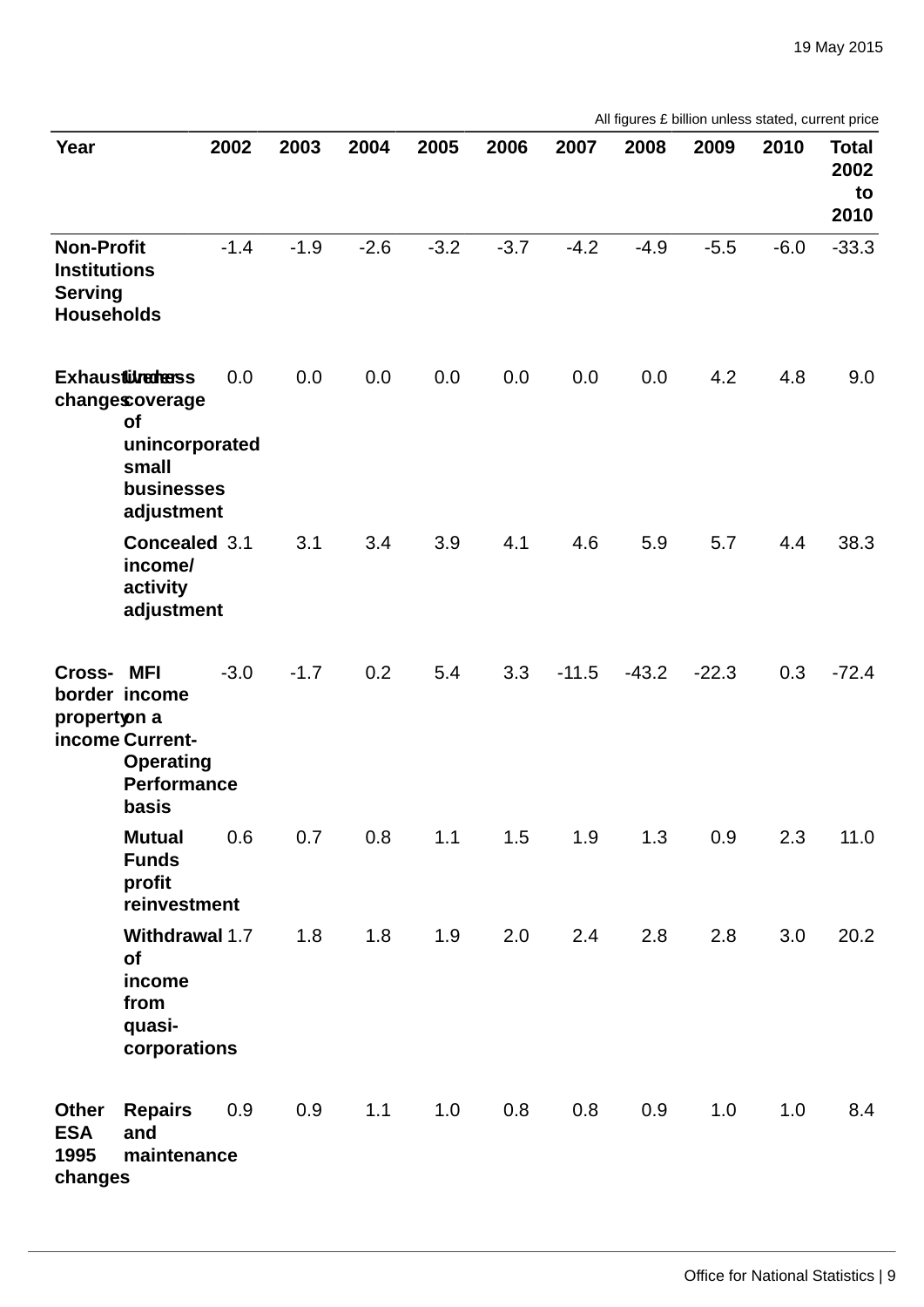| Year                                                                                                                 | 2002         | 2003                                                                            | 2004 | 2005 | 2006 | 2007                      | 2008    | 2009    | 2010 | <b>Total</b><br>2002<br>to<br>2010 |
|----------------------------------------------------------------------------------------------------------------------|--------------|---------------------------------------------------------------------------------|------|------|------|---------------------------|---------|---------|------|------------------------------------|
| of<br>dwellings                                                                                                      |              |                                                                                 |      |      |      |                           |         |         |      |                                    |
| <b>of</b><br>fixed<br>capital<br>on<br>roads                                                                         | Consumption4 | 0.4                                                                             | 0.5  | 0.5  | 0.6  | 0.7                       | 0.8     | 0.9     | 0.9  | 5.6                                |
| <b>Vehicle</b><br>registration<br>tax                                                                                | 0.1          | 0.1                                                                             | 0.1  | 0.1  | 0.1  | 0.1                       | 0.1     | 0.1     | 0.1  | 1.2                                |
| <b>Total GNI</b><br>revision                                                                                         | 2.5          | 3.4                                                                             | 5.3  | 10.8 | 8.8  | $-5.2$                    | $-36.3$ | $-12.1$ | 10.9 | $-11.9$                            |
| <b>2014 GNI</b><br>submission                                                                                        |              | 1,104.9 1,173.8 1,243.4 1,313.9 1,375.0 1,467.8 1,515.9 1,471.7 1,575.512,241.8 |      |      |      |                           |         |         |      |                                    |
| Proposed new 1,107.4 1,177.2 1,248.7 1,324.7 1,383.8 1,462.6 1,479.6 1,459.6 1,586.412,229.9<br><b>GNI estimates</b> |              |                                                                                 |      |      |      |                           |         |         |      |                                    |
| Percentage<br>change                                                                                                 | 0.2%         | 0.3%                                                                            | 0.4% | 0.8% |      | $0.6\%$ $-0.4\%$ $-2.4\%$ |         | $-0.8%$ | 0.7% | $-0.1%$                            |

#### **Table notes:**

1. Components may not sum to totals due to rounding.

## **Download table**

**XLS** [XLS format](http://www.ons.gov.uk:80/ons/rel/naa1-rd/national-accounts-articles/impact-of-esa-1995-changes-on-current-price-gross-national-income-estimates--2002-to-2010/prt-annex-a.xls)  $\overline{(31 \text{ Kb})}$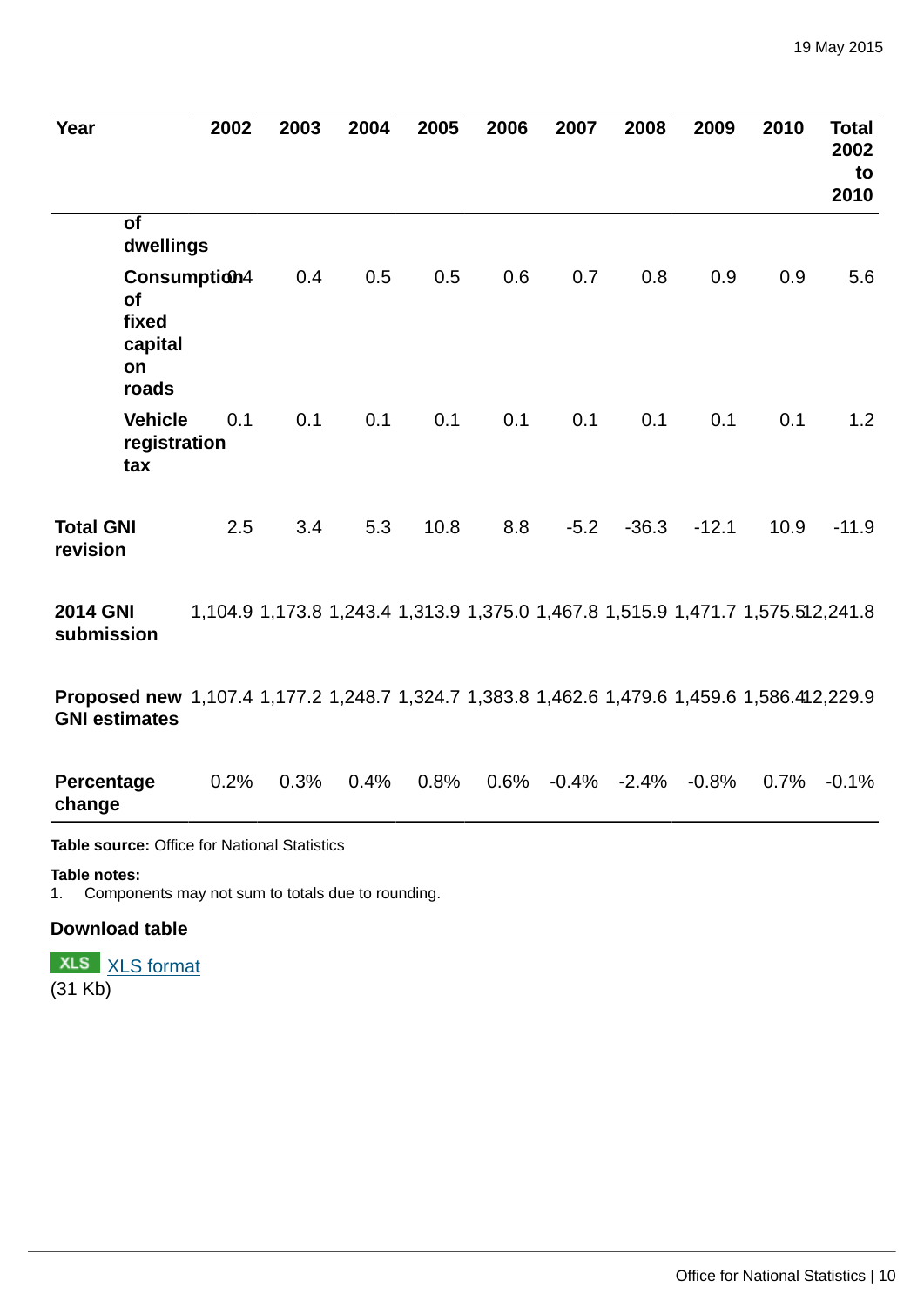# **Annex B**

# **Details of UK specific reservations being addressed in Blue Book 2015**

| <b>Reservation Number</b> | <b>Description</b>                                                                                                                                                                                                                            |
|---------------------------|-----------------------------------------------------------------------------------------------------------------------------------------------------------------------------------------------------------------------------------------------|
| $\mathbf{1}$              | Minor repairs and maintenance<br>of dwellings by owner-occupiers<br>of a kind typically carried out by<br>owners need to be separately<br>identified and classified as<br>intermediate consumption in the<br>production of dwelling services. |
| $\overline{2}$            | A review of the new compilation<br>process of Non-Profit<br>Institutions Serving Households<br>(NPISH) has to be carried out<br>with a view to improving the<br>estimation methods and the<br>coverage of the NPISH units.                    |
| 3                         | A review of the methods to<br>ensure exhaustiveness has to<br>be carried out with a view to<br>updating the benchmarks and/<br>or modifying the methods where<br>needed.                                                                      |
| 8                         | Improvements need to be<br>made in the estimation of<br>consumption of fixed capital on<br>roads, bridges, etc.                                                                                                                               |

## **Download table**

**XLS** [XLS format](http://www.ons.gov.uk:80/ons/rel/naa1-rd/national-accounts-articles/impact-of-esa-1995-changes-on-current-price-gross-national-income-estimates--2002-to-2010/prt-annex-b.xls) (27 Kb)